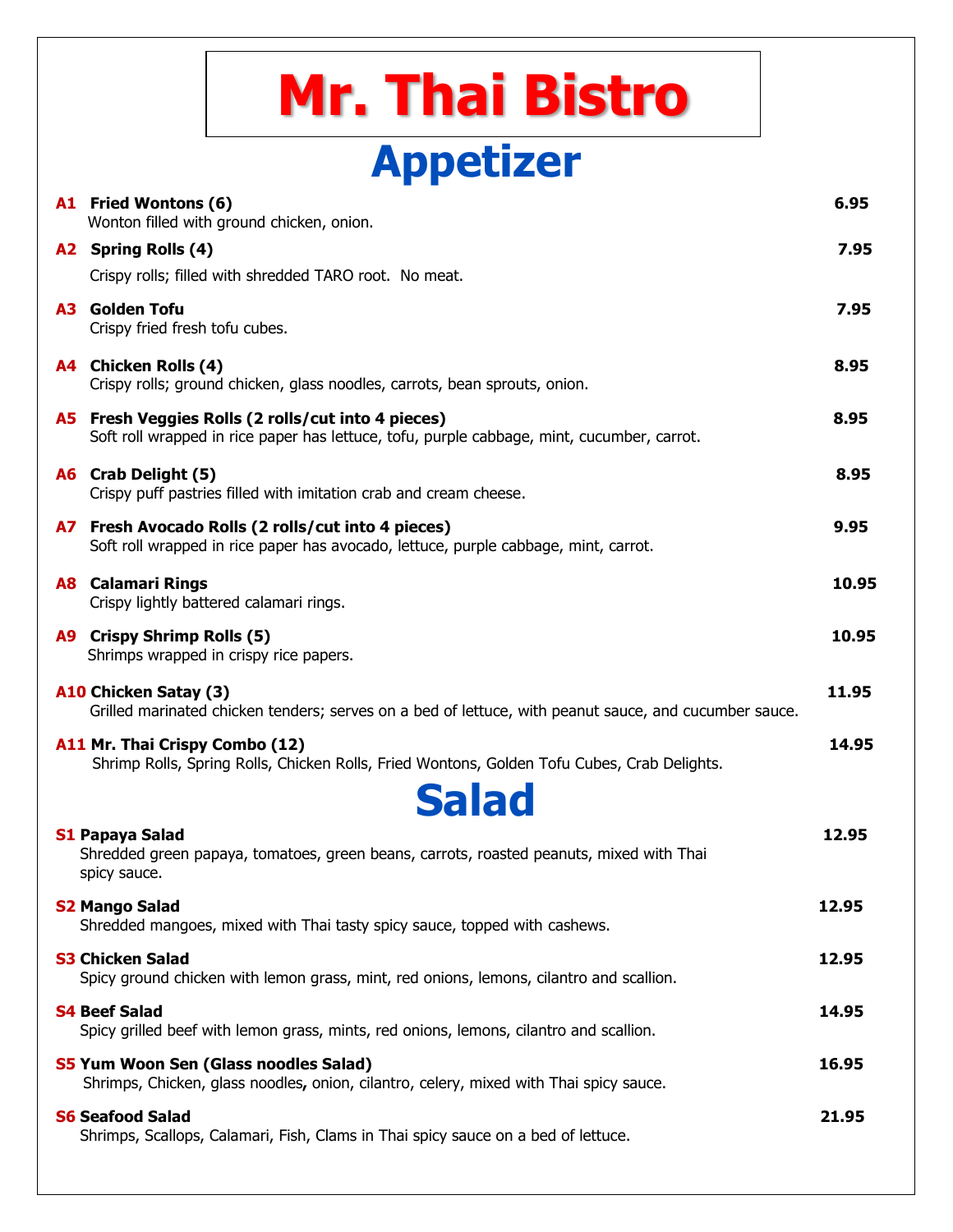## **Soup Mr. Thai Bistro**

| S7 Tom Yum                                                                                                  | 11.95 | 13.95 |
|-------------------------------------------------------------------------------------------------------------|-------|-------|
| Chicken, in spicy hot sour broth with mushrooms, lemongrass, scallion, cilantro.                            |       |       |
| S8 Tom Kha<br>Chicken, with delight taste of coconut milk broth, mushrooms, lemongrass, scallion, galangal, | 12.95 | 14.95 |
| cilantro.                                                                                                   |       |       |
| <b>S9 Pho Taek</b>                                                                                          |       | 21.95 |
| Seafood lover -Shrimps, Fish, Calamari, Scallops, and Mussels in hot/sour broth, mushroom,                  |       |       |
| lemongrass, galangai, ginger, kaffir leaves, chopped onion and cilantro.                                    |       |       |

**Curry (serves with rice)**

**C1 Red Curry 14.95**

| Chicken, coconut milk/red curry, bamboo shoots, green beans, bell peppers, zucchini,<br>carrots, fresh Thai basil.                                 |       |
|----------------------------------------------------------------------------------------------------------------------------------------------------|-------|
| C <sub>2</sub> Green Curry<br>Chicken, coconut milk/green curry, bamboo shoots, green beans, bell peppers, zucchini,<br>carrots, fresh Thai basil. | 14.95 |
| C3 Yellow Curry<br>Chicken, coconut milk/yellow curry, potatoes, onions, carrots, topped with scallion and<br>crispy onions.                       | 14.95 |
| C4 Panang Curry<br>Chicken, coconut milk/panang curry, green beans, bell peppers, zucchini, sprinkle with shredded<br>kaffir lime leaves.          | 14.95 |
| C5 Mussaman Curry<br>Chicken, coconut milk/mussaman curry, potatoes, onions, carrots, roasted peanuts.                                             | 14.95 |
| C6 Pineapple Curry<br>Shrimps, coconut milk/red curry, pineapples, bell peppers, tomatoes, sprinkle with<br>shredded kaffir lime leaves.           | 17.95 |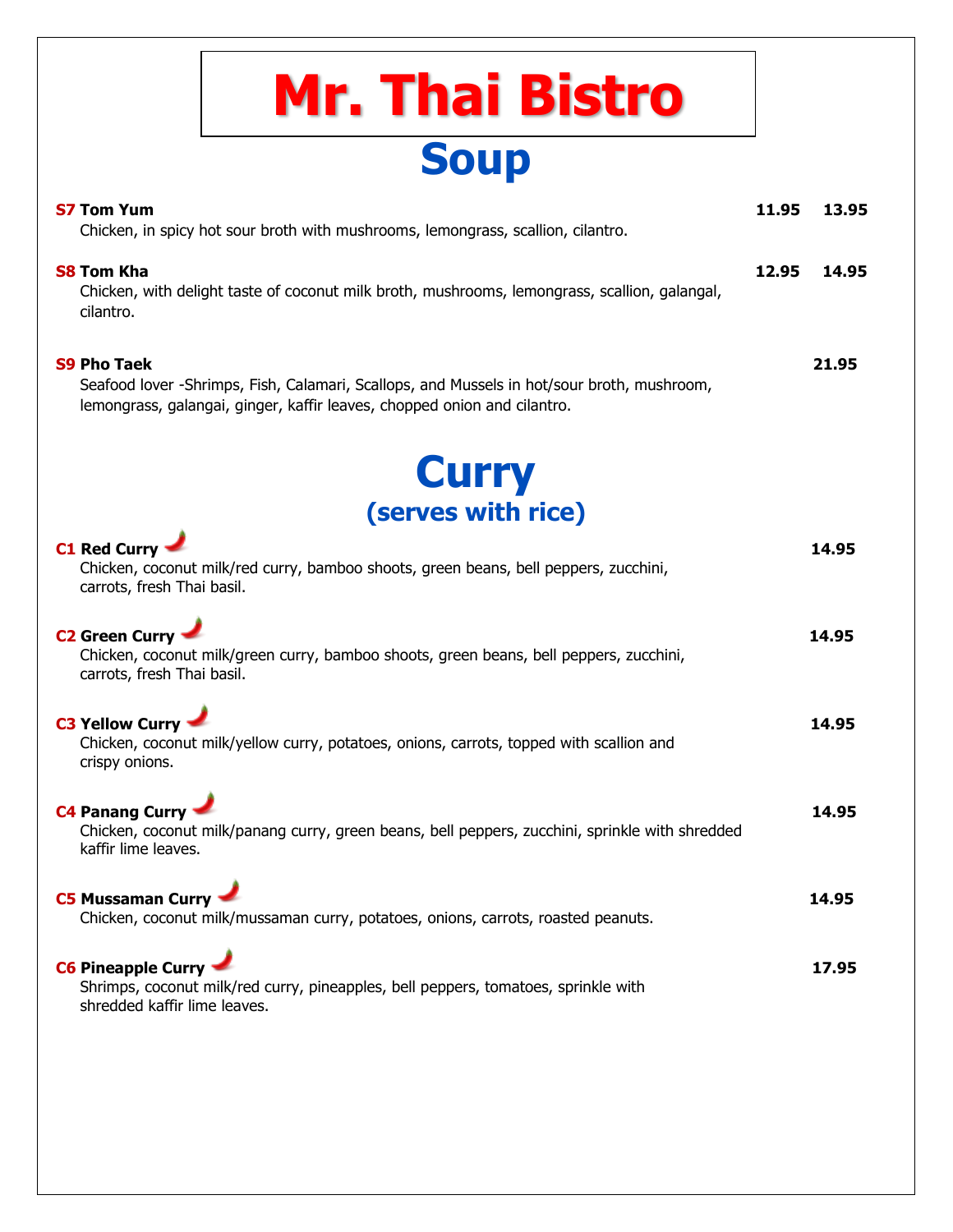## **Mr. Thai Bistro**

### **Noodle**

| <b>N1 Pad Thai</b><br>Chicken, rice noodles, egg, bean sprouts, green onions, stir fried in special sweet pad Thai sauce,<br>crushed peanuts on the side.                                                       | 13.95 |
|-----------------------------------------------------------------------------------------------------------------------------------------------------------------------------------------------------------------|-------|
| <b>N2 Pad See Ew</b><br>Chicken, flat rice noodles, egg, broccoli, carrots, cabbage, stir fried in light brown sauce.                                                                                           | 13.95 |
| <b>N3 Drunken Noodles</b><br>Chicken, flat rice noodles, egg, onions, bell peppers, tomatoes, stir fried in special brown sauce,<br>fresh Thai basil.                                                           | 13.95 |
| N4 Kua Gai Noodles<br>Chicken, flat rice noodles, egg, onions, stir fried in mild tasty sauce on a bed of crispy lettuce.                                                                                       | 13.95 |
| N5 Pad Woon Sen (Glass Noodles)<br>Chicken, glass noodles, egg, cabbage, onion, tomatoes, carrot, cilantro, celery, stir fried with seasoning.                                                                  | 14.95 |
| N6 Khao Soy (Popular Northern Thai Noodles)<br>Egg noodles, chicken, topped with red/yellow curry coconut sauce, sprinkled with chopped<br>pickled mustard greens, chopped red/green onions and crispy noodles. | 15.95 |
| <b>N7 Thai Egg Noodles</b><br>Egg noodles, ground chicken, shrimps, bean sprouts, chopped onions and cilantro, mixed with<br>special sauce; serves on a bed of lettuce.                                         | 16.95 |
| <b>Rice</b>                                                                                                                                                                                                     |       |
| <b>R1 Egg Fried Rice</b><br>Fried rice with egg, onions, tomatoes, peas, carrots and topped with chopped scallions.                                                                                             | 11.95 |
| <b>R2 Thai Fried Rice</b><br>Chicken, stir fried rice with egg, onions, tomatoes, peas, carrots and topped with chopped scallions.                                                                              | 13.95 |

**R3** Pineapple Fried Rice 14.95 Chicken, stir fried yellow rice, egg, onions, raisins, pineapples, sprinkle with cashew nuts.

#### **R4** Basil Fried Rice 14.95

Chicken, stir fried rice with egg, onions, bell peppers, and Thai basil.

#### **R5** Mr. Thai Fried Rice Supreme 16.95

 Chicken/Pork/Beef combo, stir fried rice with egg, onions, tomatoes, peas, carrots, and topped with chopped scallions.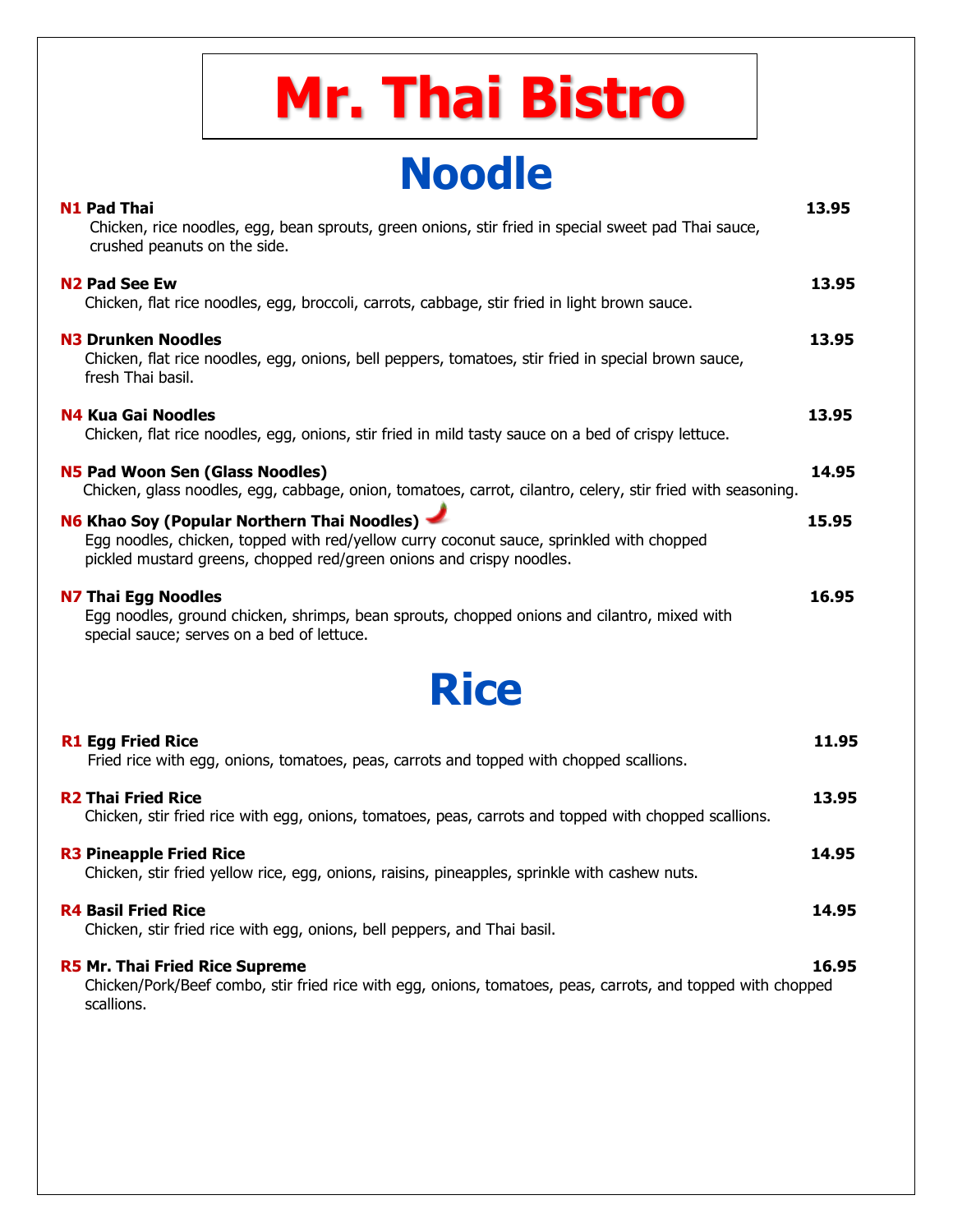|                                        | <b>Mr. Thai Bistro</b>                                                                                                             |       |
|----------------------------------------|------------------------------------------------------------------------------------------------------------------------------------|-------|
|                                        | <b>Entrée</b><br>(serves with rice)                                                                                                |       |
|                                        | <b>E1</b> Pad Cashew (Cashew Chicken)<br>Chicken, saute'ed with cashew nuts, onions, bell peppers, zucchini, and carrots.          | 14.95 |
|                                        | <b>E2</b> Pad Pik King<br>Chicken, saute'ed with green beans, bell peppers, carrots, zucchini; in spicy Pik King sauce.            | 14.95 |
|                                        | <b>E3</b> Pad Garlic/Black Pepper<br>Chicken, saute'ed with fresh garlic, black pepper, green beans, carrots; on a bed of lettuce. | 14.95 |
|                                        | <b>E4 Pad Ginger</b><br>Chicken, saute'ed with fresh julienned ginger, mushrooms, onions, bell peppers,<br>zucchini, carrots.      | 14.95 |
|                                        | <b>E5</b> Pad Basil (Pad Ka Prow)<br>Sliced or Ground Chicken, saute'ed with green beans, bell peppers, onions, Thai basil         | 14.95 |
|                                        | <b>E6 Thai Sweet and Sour</b><br>Chicken, saute'ed with pineapples, carrots, bell peppers, cucumbers,<br>tomatoes, zucchini.       | 14.95 |
|                                        | <b>E7</b> Veggies Delight<br>Chicken or Tofu, saute'ed with veggies for simple taste and healthy choice.                           | 14.95 |
|                                        | <b>E8 Thai Rama Chicken</b><br>Chicken, saute'ed and topped with peanut sauce, steamed broccoli and fresh spinach.                 | 14.95 |
| E9                                     | <b>Beef Broccoli</b><br>Beef, saute'ed with broccoli, carrots, topped with crispy garlic.                                          | 15.95 |
|                                        | <b>E10 Eggplant Shrimp Basil</b><br>Shrimps, saute'ed with eggplants, bell peppers, onions, and Thai basil.                        | 17.95 |
|                                        | <b>Kid</b>                                                                                                                         |       |
|                                        | <b>K1 French Fries</b>                                                                                                             | 4.95  |
| <b>K2 Chicken Nuggets/French Fries</b> |                                                                                                                                    | 7.95  |
|                                        | <b>K3 Egg Fried Rice</b><br>Stir fried rice, egg, onions, tomatoes, peas, carrot and topped with chopped scallions.                | 11.95 |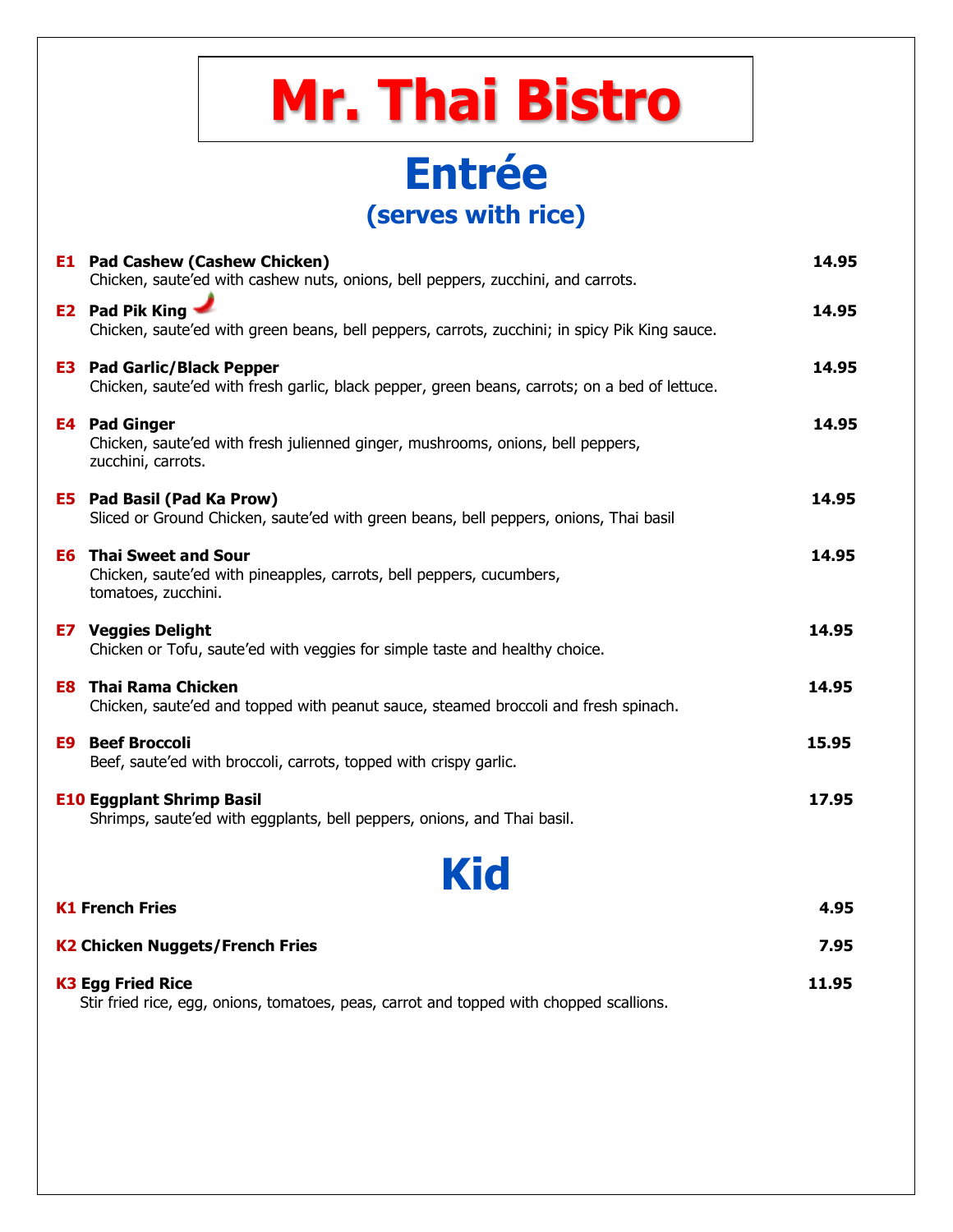| <b>Mr. Thai Bistro</b>                                                                                                                                                                                      |       |  |
|-------------------------------------------------------------------------------------------------------------------------------------------------------------------------------------------------------------|-------|--|
| <b>Specialty</b>                                                                                                                                                                                            |       |  |
| (serves with rice)                                                                                                                                                                                          |       |  |
| <b>Z1 Crispy Basil Chicken</b><br>Crispy chicken in special spicy garlic sauce, topped with crispy Thai basil.                                                                                              | 15.95 |  |
| <b>Z2 Crispy Orange Chicken</b><br>Crispy chicken in special sweet orange/plum sauce.                                                                                                                       | 15.95 |  |
| <b>Z3 Curry Crispy Chicken</b><br>Crispy chicken served with Panang sauce on the side, steamed broccoli, zucchini, green beans<br>and carrots.                                                              | 15.95 |  |
| <b>Z4 Pumpkin Curry Shrimp -</b><br>Shrimps with Pumpkin, veggies, coconut milk, and basil in red curry.                                                                                                    |       |  |
| <b>Z5 Papaya Fish</b><br>Crispy fried fish topped with papaya salad and roasted peanuts.                                                                                                                    | 17.95 |  |
| <b>Z6 Mango Fish</b><br>Crispy fried fish topped with Mango salad and cashew nuts.                                                                                                                          | 17.95 |  |
| <b>Z7 Grilled Salmon Curry</b><br>Grilled Salmon fillet in coconut milk/red curry, mixed veggies, Thai basil, topped with coconut<br>cream.                                                                 | 19.95 |  |
| <b>Z8 Mr. Thai Volcano Seafood</b><br>Shrimps, Scallops, fish, calamary, mussels, egg, cabbage, in red curry coconut<br>sauce, topped with shredded kaffir lime leaves, basil leaves, and red bell peppers. | 21.95 |  |
| <b>Desert</b>                                                                                                                                                                                               |       |  |
| <b>D1 Homemade Coconut Ice Cream</b>                                                                                                                                                                        | 7.95  |  |
| D2 Homemade Coconut Ice Cream w/sticky rice                                                                                                                                                                 | 9.95  |  |
| <b>D3 Crispy Fried Banana w/Coconut Ice Cream</b>                                                                                                                                                           | 9.95  |  |
| D4 Mango w/sticky rice                                                                                                                                                                                      | 10.95 |  |
| <b>Drink</b>                                                                                                                                                                                                |       |  |
| <b>D5 Thai Ice Tea</b>                                                                                                                                                                                      | 4.95  |  |
| <b>D6 Thai Ice Coffee</b><br>4.95                                                                                                                                                                           |       |  |
| <b>D7 Ice Tea or Pot of Hot Tea</b>                                                                                                                                                                         |       |  |
| <b>D8 Soda</b>                                                                                                                                                                                              |       |  |